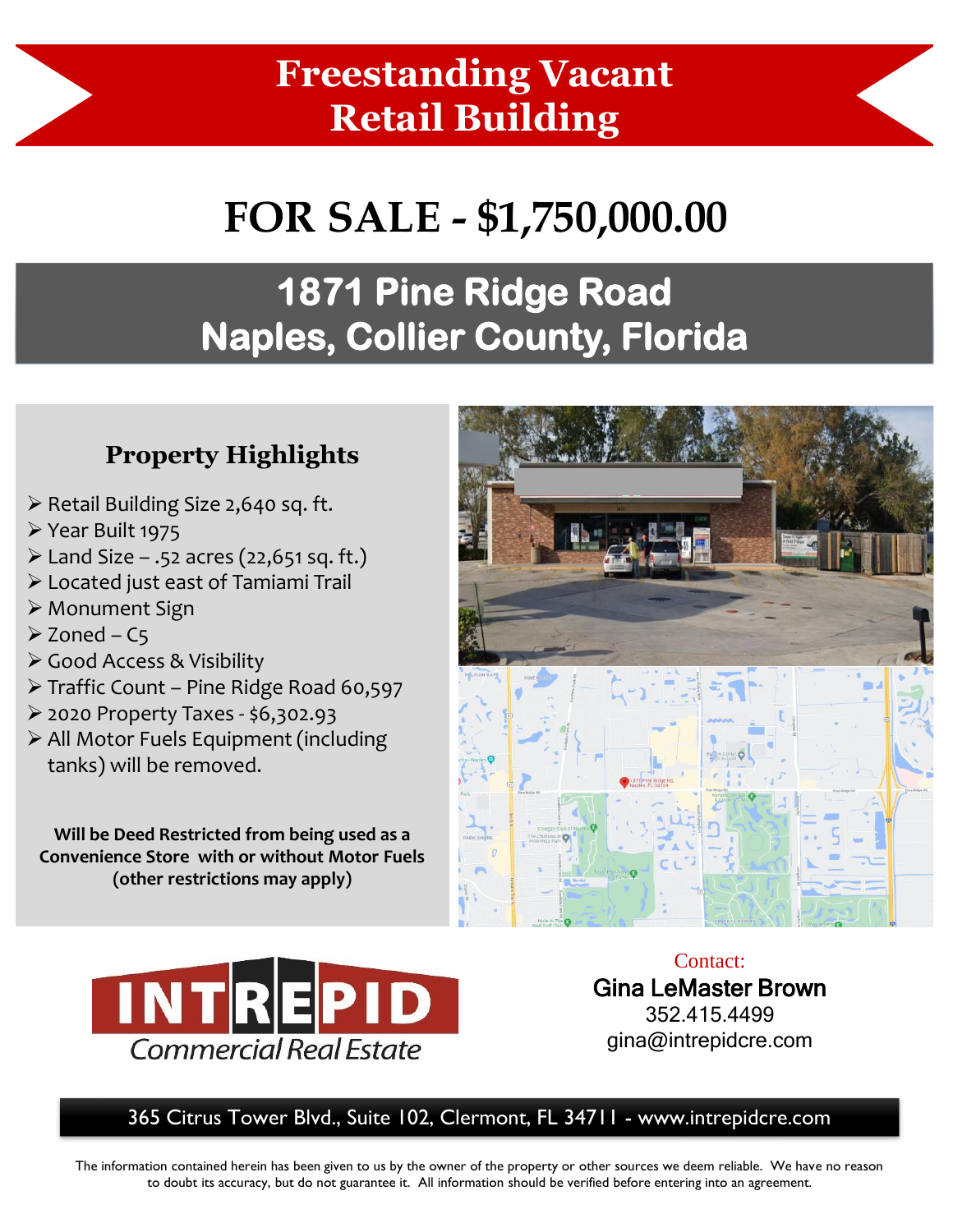### **Overhead Aerial View**





**Contact** Gina LeMaster Brown 352.415.4499 gina@intrepidcre.com

365 Citrus Tower Blvd., Suite 102, Clermont, FL 34711 - www.intrepidcre.com

The information contained herein has been given to us by the owner of the property or other sources we deem reliable. We have no reason to doubt its accuracy, but do not guarantee it. All information should be verified before entering into an agreement.